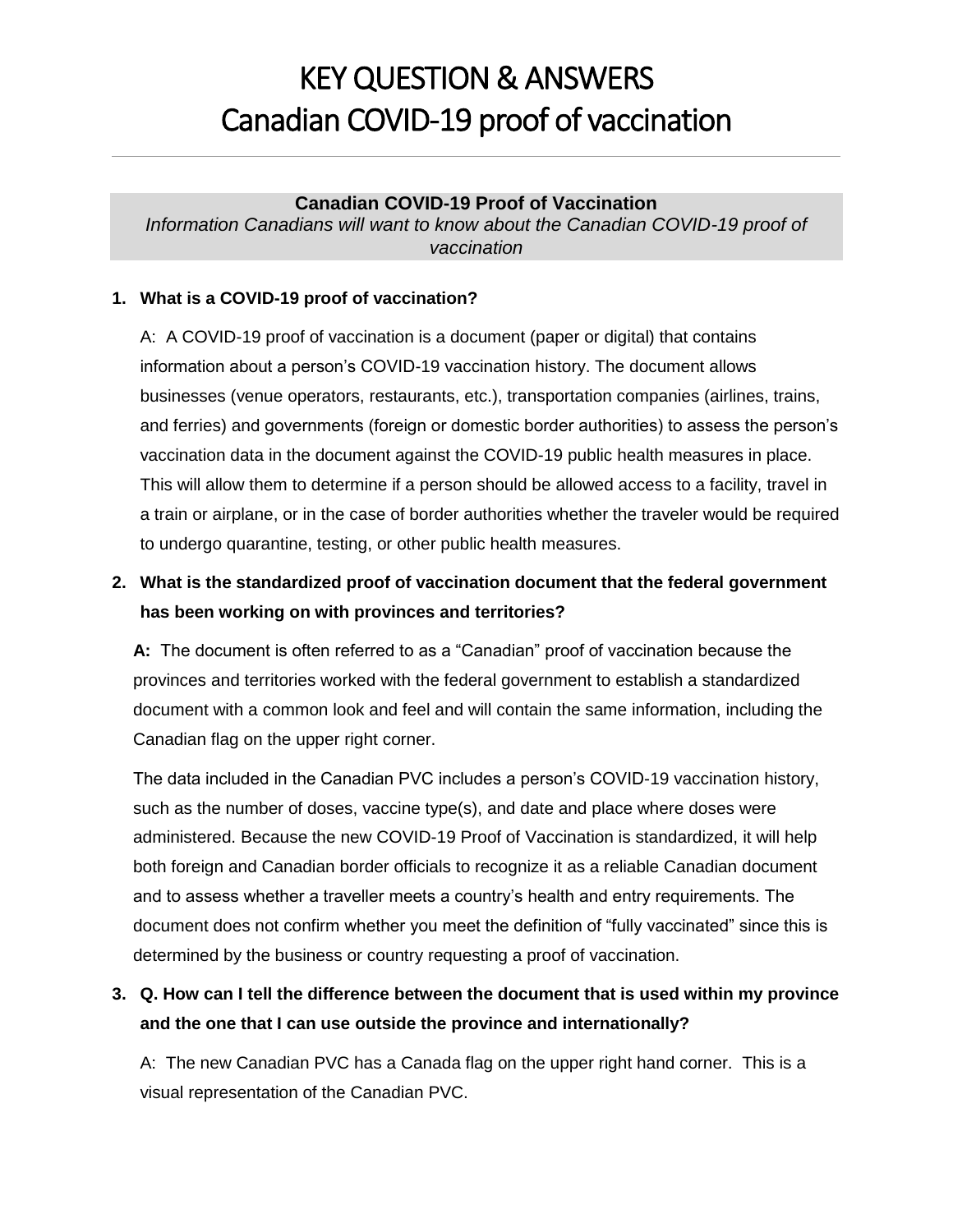#### **4. What information is contained on the Canadian COVID-19 Proof of Vaccination?**

**A:** Canada's Proof of Vaccination has information about the COVID-19 vaccinations someone received, including the following:

 Given name, family name, date of birth, type of vaccine, vaccination date (for each dose), vaccine lot number, total number of vaccines administered, issuing province or territory (where applicable), location of vaccination, manufacturer and country of issuance

The COVID-19 Proof of Vaccination also contains a barcode called a QR Code. In addition to a digital signature, the QR code has the same information as seen in the plain text (above). The QR code enables your proof of vaccination to be scanned and easily read and ensure it is authentic.

### **5. Will I be able to get a paper copy of a COVID-19 proof of vaccination if I don't have an electronic device (i.e., smartphone, mobile device, laptop etc.)?**

**A:** Yes the COVID-19 proof of vaccination will be available in paper format. While it will be primarily issued in a digital format, storable in digital wallets in the majority of mobile devices, they are also available in paper format where necessary. There are a variety of client support options available through the provinces and territories, including online services, call centres and/or in-person services to assist people in accessing a paper copy of their Proof of Vaccination. More information on which kinds of client support services are available from each province and territory.

## **6. How secure is the data/personal information stored in my Canadian COVID-19 proof of vaccination?**

**A:** Safeguards have been built into the design, policies, procedures and technical systems to protect the privacy of Canadians. Provinces, territories and Indigenous organizations are and will remain the custodians of Canadian's health data.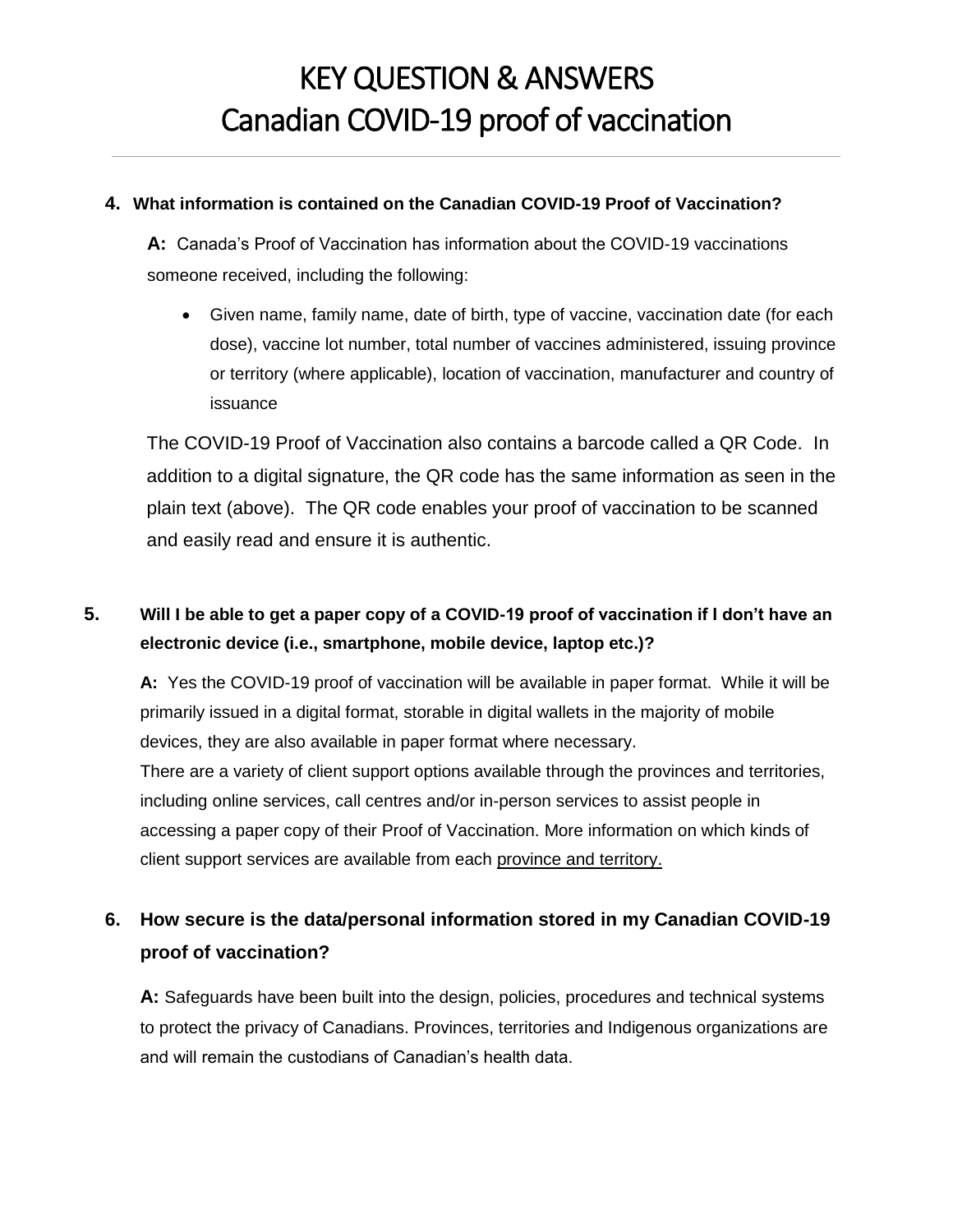Whether a border official or business is reading the document or the QR code, they only see the holder's name, date of birth and COVID-19 vaccination history. It does not have the person's health card number or other health information.

## **7. Q. I already have proof of vaccination. Do I need to get a new one if I want to travel internationally?**

**A**: The Canadian COVID-19 Proof of Vaccination was developed to facilitate international travel. If your proof of vaccination has the Canada flag on it, you do not need to obtain a new one at this time.

If your province or territory has not started issuing the COVID-19 Proof of Vaccination, with the Canada wordmark, you may still travel with the non-standardized proof issued to you by your province/territory. The new COVID-19 Proof of Vaccination document is not a mandatory document for international travel, however, it may facilitate travel and ease the traveller experience since the document will be more easily recognized as issued by Canadian authorities (provinces and territories).

Travellers should always check the Government of Canada's [travel advice and advisories,](https://travel.gc.ca/travelling/advisories) as well as the entry and public health requirements of their destination country, before booking their trip.

#### **Obtaining your COVID-19 Proof of Vaccination**

*What Canadians need to know about getting their proof of vaccination*

#### **8. Where do I get a Canadian COVID-19 proof of vaccination?**

**A.** Many provinces and territories have started issuing the COVID-19 proof of vaccination and we anticipate that all provinces and territories will be issuing the standardized COVID-19 proof of vaccination by the end of October 2021.

### **9. Q: If I was vaccinated overseas, how do I go to get my proof of vaccination?**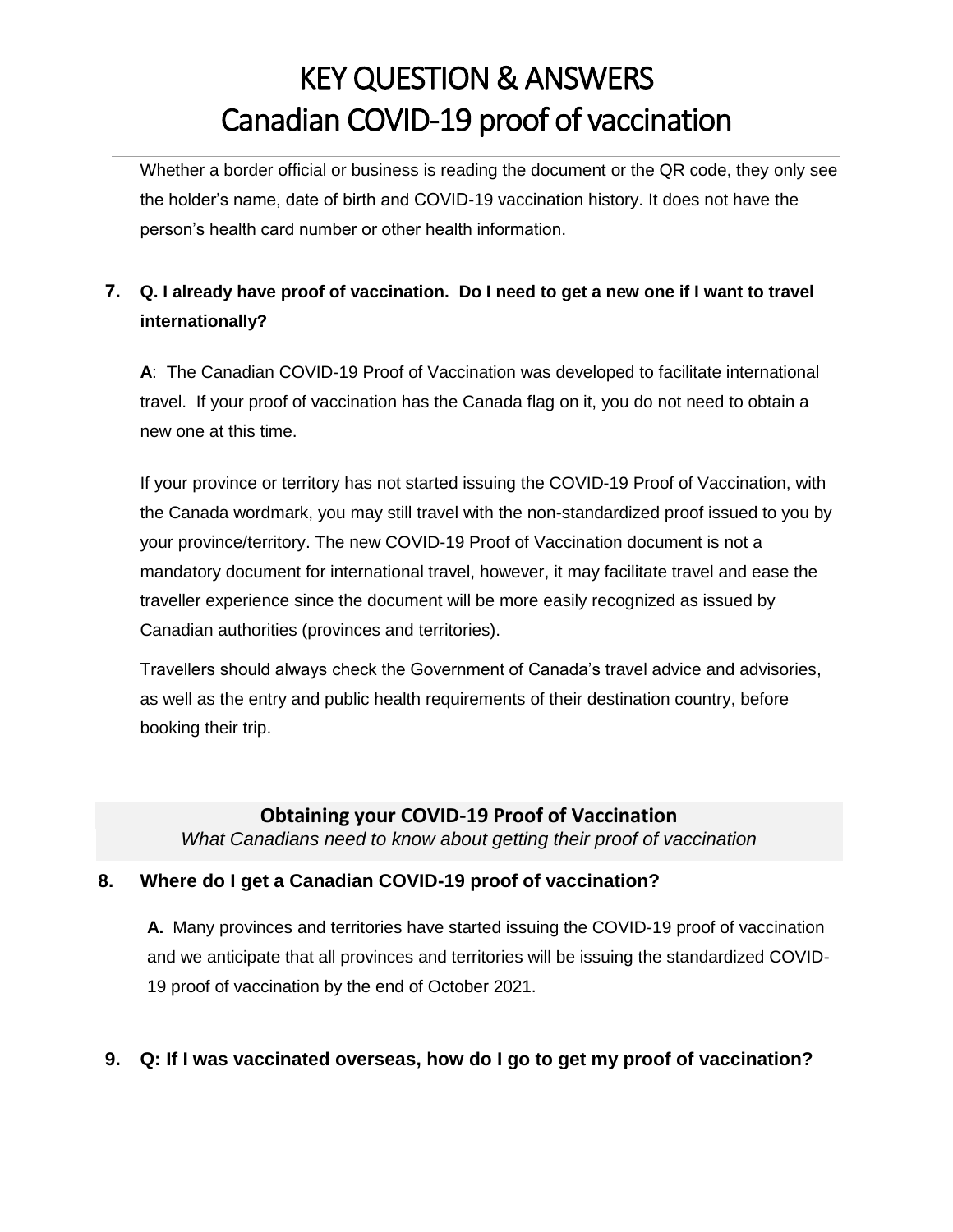**A:** In most cases, if someone was vaccinated outside of the province or territory, or outside of Canada, they can register their vaccination records with their province or territory of residence. For more details about how to register your out-of-province vaccination record(s), [please contact your province or territory.](https://www.canada.ca/en/public-health/services/diseases/coronavirus-disease-covid-19/vaccines/life-after-vaccination/vaccine-proof.html)

#### **10. Q: Can I request a COVID-19 proof of vaccination for someone else?**

**A.** Many provinces and territories have processes in place whereby, if you are authorized to do so, you may be able to apply on behalf of someone else (i.e. child or dependent).

## **11. Q. I cannot get vaccinated/obtain the COVID-19 proof of vaccination due to health and or religious reasons; what can I do?**

**A:** You must check the country of destination requirements. You may be able to travel however you may need to prove negative COVID-19 test results, recovery from the virus or be subject to the country's quarantine and testing requirements upon arrival.

Those who are unable to get vaccinated are encouraged to check the rules of their destination country. They may be able to bring other documentation regarding the medical reason for their inability to be vaccinated (e.g. a doctor's note). However, any exemptions to public health requirements are determined by the destination country.

## **12. Q: How do I correct information that appears incorrectly on my proof of vaccination?**

**A:** If there is an error on your COVID-19 proof of vaccination, you will need to contact the province or territory that issued it to you.

### **Using It**

*What Canadians need to know about using their proof of vaccination*

# **13. Will I have to provide additional information along with the proof of vaccination?**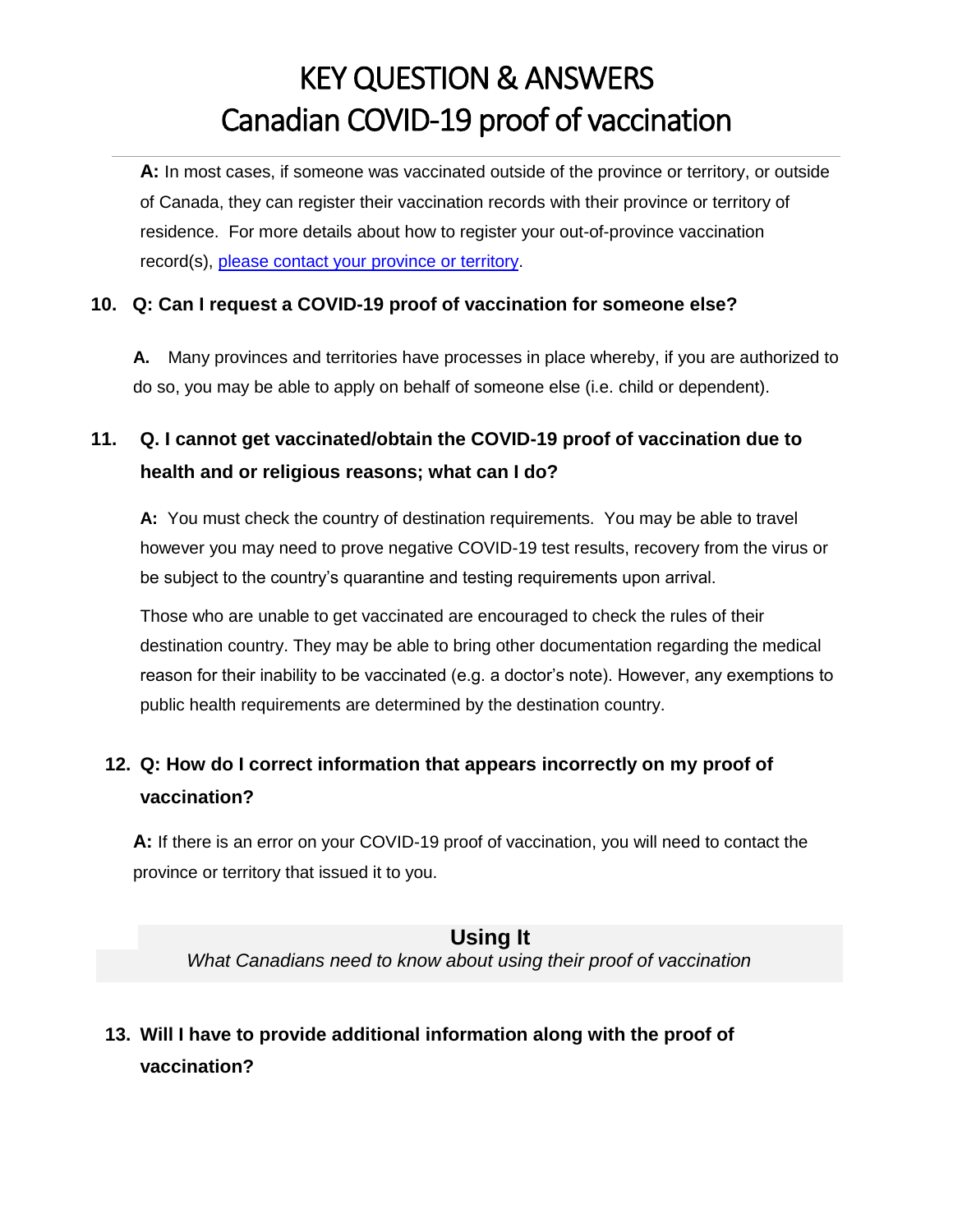A: When presenting your COVID-19 proof of vaccination, you will also be required to present a valid supporting identity document that includes the same full name and date of birth that appears on your proof of vaccination (e.g.: Canadian passport, Provincial driver's license, Provincial health card).

## *14.* **Q. Will the COVID-19 proof of vaccination impede the mobility of Indigenous peoples whose territories extend across the Canada–U.S. border?**

**A.** Indigenous peoples registered under the Indian Act, Canadian citizens, and permanent residents, who have a right of entry, as well as protected persons, do not need a proof of vaccination to enter Canada. However, those who cannot demonstrate they are fully vaccinated may be subject to public health measures, such as additional testing and mandatory quarantine.

The Canadian COVID-19 proof of vaccination is meant to simplify and facilitate border processing both in Canada and abroad, and complement existing provisions for fully vaccinated travellers. The implementation of this proof does not impede or change any existing treaty rights related to movement across the Canada-U.S. border. In addition, at this time there is no change to testing or quarantine requirements, or exemptions on entry into Canada, due to this proof of vaccination.

We continue to engage with Indigenous partners throughout the country to ensure that the proof of vaccination respects the needs and rights of Indigenous peoples. This includes ensuring that the program is equitable and accessible and takes into account the needs of Indigenous communities, including Canada–U.S. border communities.

## **15. Q: Will I have to quarantine if I am travelling with my COVID-19 Proof of Vaccination?**

**A:** Your COVID-19 Proof of Vaccination *does not guarantee you* the right to enter a foreign country. Every country or territory decides who can enter or exit through its borders. Each country determines which vaccines to recognize and what types of documents for prove vaccination status are required to enter and the related exemptions that may be granted, such as reduced or no testing, quarantine requirements, access to public sites, etc.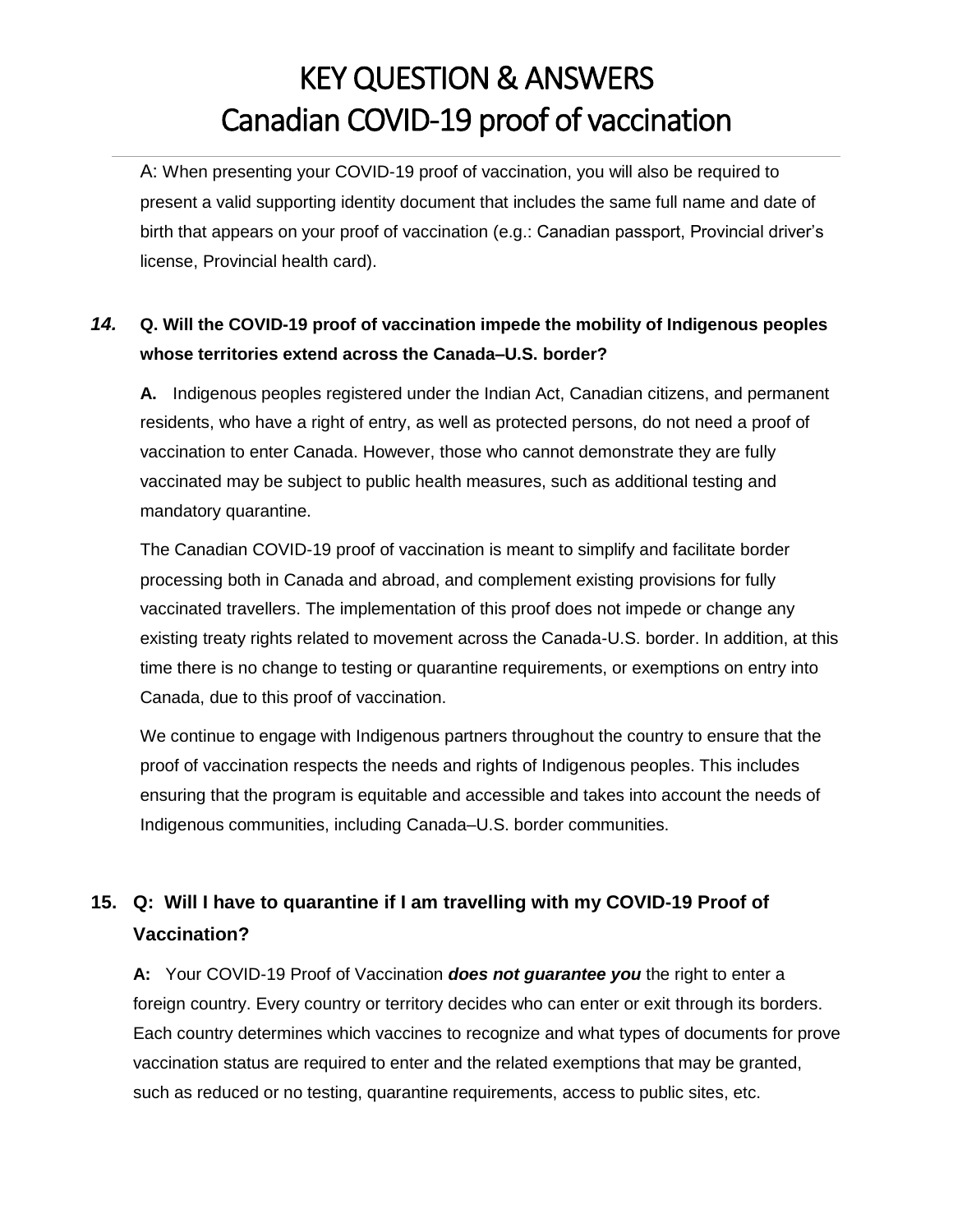Your COVID-19 Proof of Vaccination will enable foreign jurisdictions to make a determination on what, if any, public health requirement are needed before you enter.

## **16. Q: Can I save more than one person's proof of vaccination on the same mobile device?**

**A:** Yes, more than one proof of vaccination can be downloaded onto a single mobile device. You will need to check with your province or territory to see if they have a consent process in place that may grant permission to an individual, if authorized, to apply on behalf of someone else, and save on their mobile device. (i.e.: child or dependent).

## **17. Q: Will the COVID-19 Proof of Vaccination be available to all persons vaccinated in Canada?**

**A**: The Government of Canada is working with provinces and territories to ensure the COVID-19 proof of vaccination is available to all vaccinated persons vaccinated in Canada, regardless of their gender identity, ethnicity, income, disability, citizenship status.

### **18. Q. Can I use the Canadian PVC to get into a tourist site or event or restaurant while I'm travelling in another country?**

**A:** Different countries and regions within a country have different requirements. Some countries require all visitors who are vaccinated to obtain a local proof of vaccination document before they will be allowed entry to local businesses. Other countries ask visitors to show the proof of vaccination issued by their country. In some cases, it may be acceptable to provide proof of a recent negative test or proof that you have recovered from COVID-19. As part of planning a trip, you should check to confirm the local requirements for proofs of vaccination. Note that you will likely be required to show a secondary piece of ID to match your proof of vaccination.

## **19. Q: What if the country I am travelling to does not recognize/accept my Proof of Vaccination?**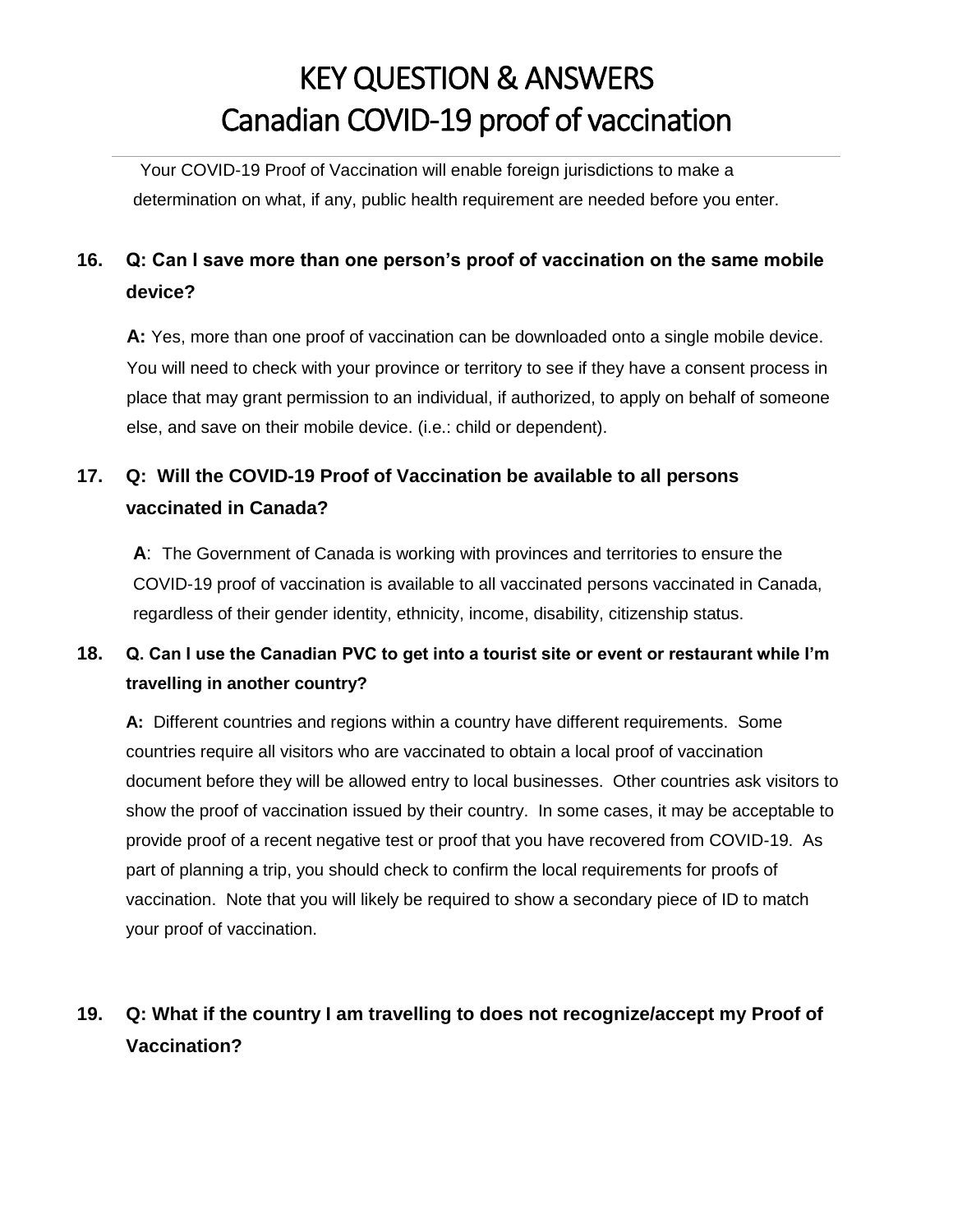**A:** Your COVID-19 proof of vaccination does not guarantee you the right to enter a foreign country. Every country or territory decides who can enter through its borders. Each country determines which vaccination and what proof of vaccination document are required to enter its territory and the related exemptions that may be granted, such as reduced or no testing, quarantine requirements, access to public sites, etc.

Government of Canada officials cannot assist individuals in avoiding the country's public health requirements like quarantine or testing.

Travellers are responsible for their travel plans and learning the entry and health requirements of their destination country before traveling. If a traveller does not meet the requirements of a foreign country, the traveller may need to return to Canada or their departure country at their own expense.

Travellers should not depend on the Government of Canada for assistance to change their travel plans.

### **20. Q: What if I lose my COVID-19 proof of vaccination, or if it is stolen?**

**A:** If a traveller loses their paper proof or the electronic device where it was saved, they can log-in to the provincial or territorial web site to download or a print a new one. It is recommended that travellers bring their health card with them when traveling in the event they need to obtain a new proof of vaccination.

If a proof of vaccination is stolen, it cannot be used without a supporting identity document that matches the name and date of birth. It also cannot be used to access a provincial or territorial account without a health card number or other personal identifiers.

### **Returning to Canada**

*What Canadians need to know before they return to Canada*

## **21. Q: I'm a Canadian citizen/resident who was vaccinated abroad; do I need a proof of vaccination to return to Canada?**

**A:** All travellers entering Canada, regardless of citizenship, must use ArriveCAN. A traveller's information will need to be submitted to ArriveCAN within 72 hours before arrival to Canada.